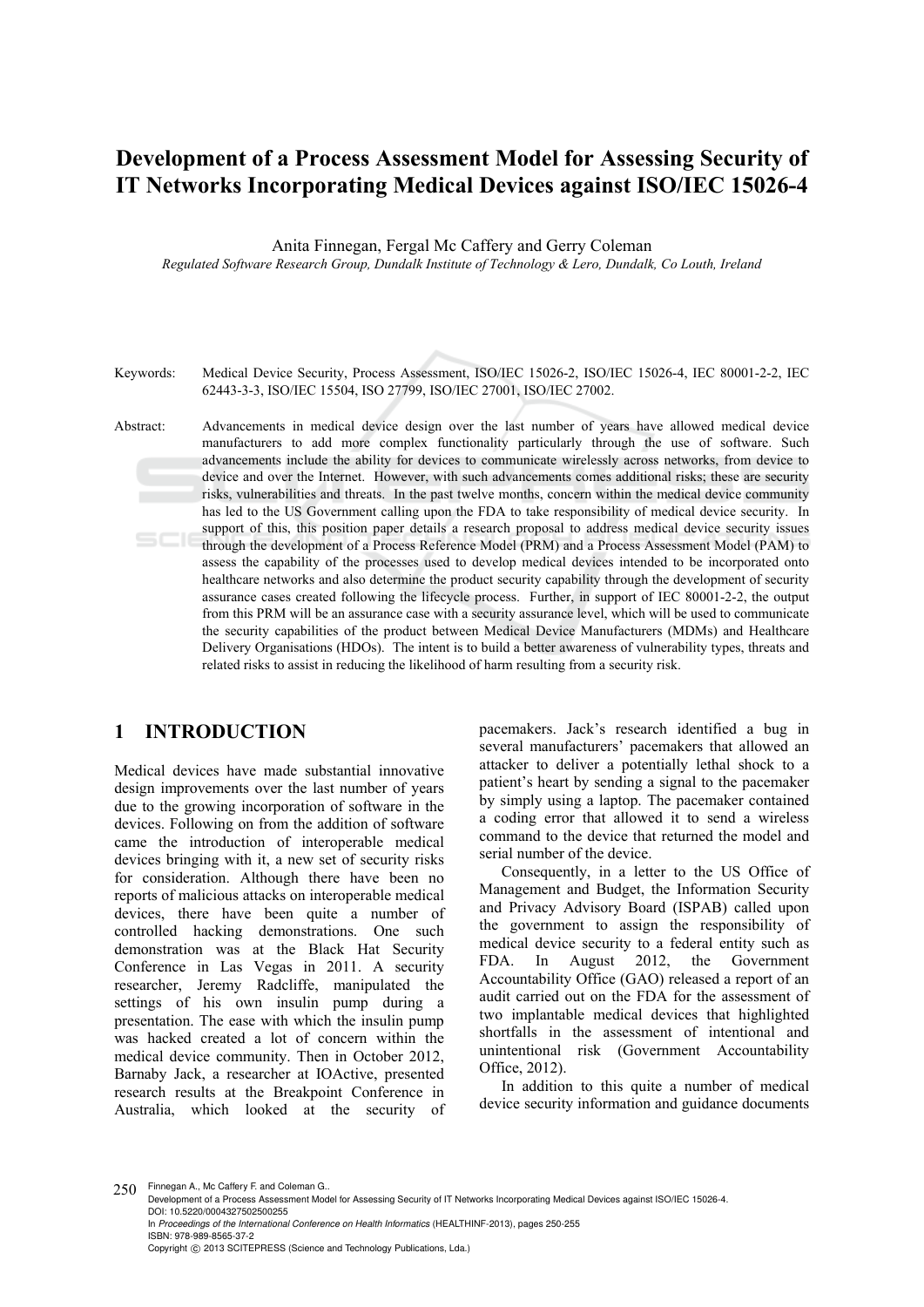have been recently released. One example, the US Department of Homeland Security (DHS) issued a bulletin "Attack Surface: Healthcare and Public Health Sector"(DHS, 2012) which discusses security related risks associated with using medical devices on IT networks, including those risks to patient safety and theft or loss of medical information.

Addressing this recent concern, the aim of this research is to build security assurance into the product lifecycle through a set of strategic processes, activities and tasks and to establish and communicate the product security capabilities of a medical device between Medical Device Manufacturers, vendors and Healthcare Delivery Organisations. This will create awareness for both, the Medical Device Manufacturers in understanding the needs of the Healthcare Delivery Organisation, and also for Healthcare Delivery Organisation IT admin staff, to understand the capabilities of the medical device that could potentially be acquired for use on their IT network.

Section two of this paper outlines the most relevant standards and documents currently used within the software industry in relation to process assessment, software lifecycle assurance and security. Section three looks at related work in the area of process assessment models and security. Section four then discusses the future work planned for this research, including the validation of the model and also the impact this research is expected to have in the medical device domain for regulators, Medical Device Manufacturers, IT vendors and Healthcare Delivery Organisations.

## **2 CURRENT LANDSCAPE WITH STANDARDS**

With the substantial transformation in medical device design over the last few years to incorporate software and communication functionality, the medical device communities around the world have published many standards and guidance documents to assist with the development of safe medical devices. This has resulted in an abundance of published security guidance documents and a sense of confusion among Medical Device Manufacturers and Healthcare Delivery Organisations with regards which guidelines and best practices to follow.

This section outlines the most applicable standards and guidance documents which are deemed most relevant in establishing and controlling security risks. A broad range of standards have been reviewed for this research, with the most fundamental being discussed here. Additional standards identified and incorporated into this research to date are discussed in Section three.

#### **2.1 ISO/IEC 15026-4**

ISO/IEC 15026-4 (IEEE, 2011) provides recommendations and guidelines for implementing software and systems development processes that require additional assurance for a particular property of that system or software; in this case the critical property is security. This standard presents a list of recommended processes, activities and tasks required in order to achieve a claim in relation to that critical property of a system or software. Through the development of an assurance case (further discussed in section 2.2), the entire development and maintenance of the product is addressed which also includes project-planning considerations. It is intended that this standard be used coupled with an already defined life cycle model.

## **2.2 ISO/IEC 15026-2**

ISO/IEC 15026-2 (IEEE, 2011) defines requirements for the structure and content of an assurance case. An assurance case is a body of evidence organised into an argument demonstrating some claim that a system holds i.e. 'Is Assured'. An assurance case is needed when it is important to show that a system exhibits some complex property such as safety, security, or reliability (Goodenough et al., 2012).

A security assurance case is often compared with a legal case where there are two elements to the case, the argument and the evidence to support a claim. For an assurance case to be effective it must satisfy the following points:

- Must make a claim or set of claims about a property of a system;
- Provide a set of arguments;
- Make clear the assumptions and judgements underlying the arguments;
- Associate different viewpoints and levels of detail.
- Produce the supportive evidence;

#### **2.3 IEC 80001-2-2**

IEC 80001-2-2 (IEC, 2011c) is a technical report which provides a framework for the communication and disclosure of medical device needs, risks and controls which are to incorporated onto a IT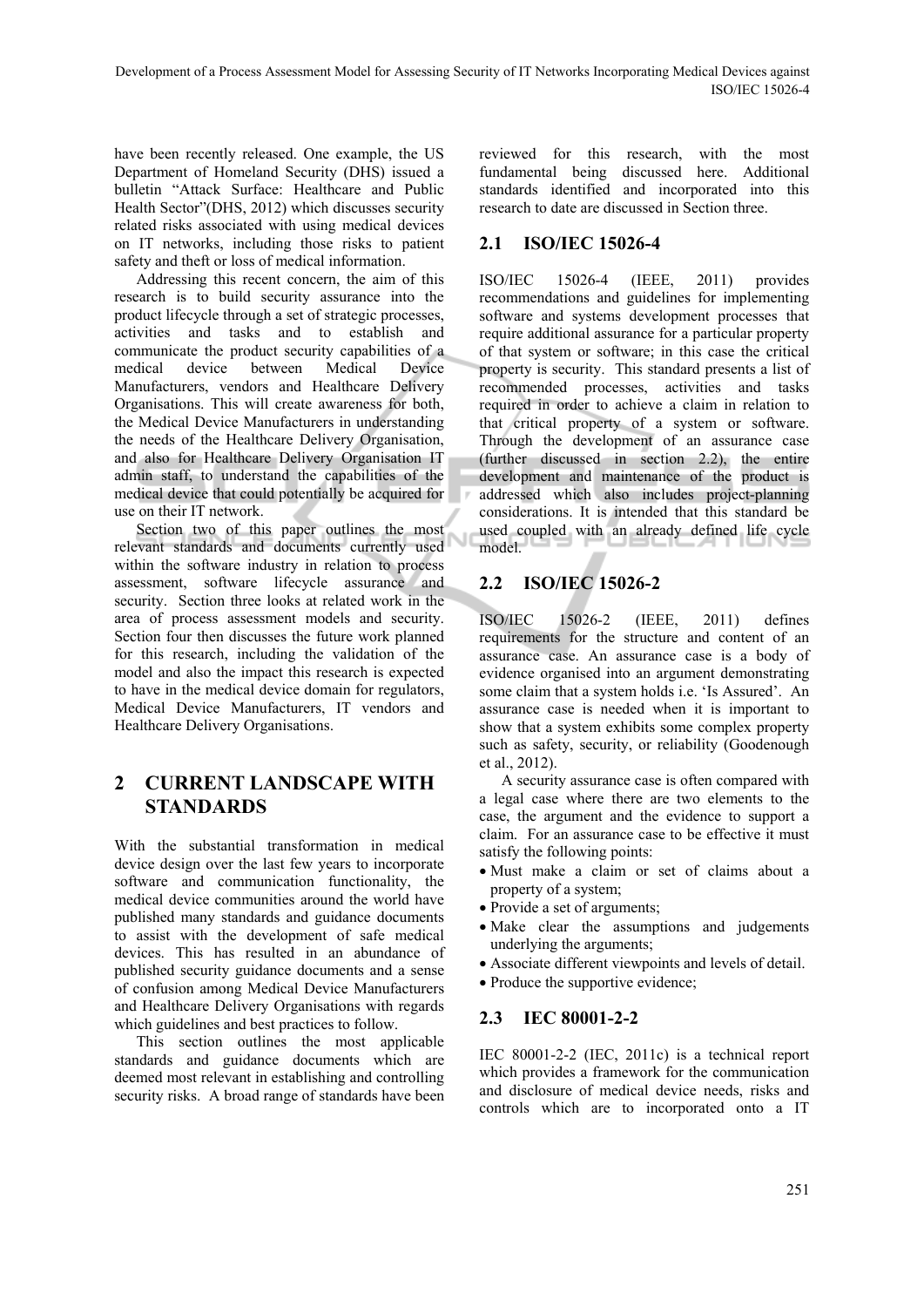network. This technical report presents 20 security capabilities (Table 1) e.g. Authorization, Audit Controls etc. These capabilities provide Healthcare Delivery Organisations, Medical Device Manufacturers and IT vendors with information regarding user needs, security related requirements and required security control types.

This information is critical prior to development, acquisition, installation and use of medical devices for IT networks. Each of these security capabilities represents a potential security risk control. These are addressed in the requirement goals, which identify the risks that can be mitigated against through the use of that particular security capability. The user need section develops this further by detailing particular specific environmental requirements.

|  |  |  | Table 1: IEC 80001-2-2 Security Capabilities. |
|--|--|--|-----------------------------------------------|
|--|--|--|-----------------------------------------------|

**COLOR** 

. .

۰

|                | <b>Security Capability</b>                              | Code        |
|----------------|---------------------------------------------------------|-------------|
| 1              | Automatic Logoff                                        | <b>ALOF</b> |
| $\overline{c}$ | <b>Audit Controls</b>                                   | <b>AUDT</b> |
| 3              | Authorization                                           | AUTH        |
| 4              | Configuration of Security Features                      | <b>CNFS</b> |
| 5              | <b>Cyber Security Product Upgrades</b>                  | <b>CSUP</b> |
| 6              | Data Backup and Disaster<br>Recovery                    | <b>DTBK</b> |
| 7              | <b>Emergency Access</b>                                 | <b>EMRG</b> |
| 8              | Health Data De-Identification                           | <b>DIDT</b> |
| 9              | Health Data Integrity and<br>Authentication             | <b>IGAU</b> |
| 10             | Health Data Storage<br>Confidentiality                  | <b>STCF</b> |
| 11             | Malware Detection/Protection                            | <b>MLDP</b> |
| 12             | Node Authentication                                     | <b>NAUT</b> |
| 13             | Person Authentication                                   | <b>PAUT</b> |
| 14             | Physical Locks on Device                                | <b>PLOK</b> |
| 15             | <b>Security Guides</b>                                  | <b>SGUD</b> |
| 16             | System and Application Hardening                        | <b>SAHD</b> |
| 17             | Third-Party Components in<br>Product Lifecycle Roadmaps | <b>RDMP</b> |
| 18             | Transmission Confidentiality                            | <b>TXCF</b> |
| 19             | <b>Transmission Integrity</b>                           | TXIG        |
| 20             | Unique User ID                                          | UUID        |

The security disclosure is a summary statement provided by the Medical Device Manufacturer and/or IT vendor that details the security capability of the medical device. This security disclosure is then reviewed by the Healthcare Delivery Organisation to establish the security integrity of the product and prompt further discussion prior to acquisition. The risk management team within the Healthcare Delivery Organisation utilise this further to perform a risk analysis based on the known security capabilities.

#### **2.4 IEC 62443-3-3**

IEC 62443-3-3 (IEC, 2011a) defines security system requirements based on a combination of system functional requirements and a risk assessment. Key inputs into the development of this document are security standards ISO/IEC 27002 (ISO/IEC, 2005) and NIST SP800-53(NIST, 2009). The standard is adopted by allowing the asset owner for the system so dictate the target Security Assurance Level (SAL-T). The standard details seven Foundational Requirements (FRs) as listed in Table 2. The seven FRs listed are the baseline for the system Security Assurance Levels (SALs). Within each of the seven FRs are applicable System Requirements (SRs). These are further broken down detailing the requirement of that SR, the rationale and supplemental guidance, the Requirement Enhancements (REs) and guidance for selection of REs relating to the SR dependent on the chosen SAL level for establishment of the achieved Security Assurance Level (SAL-A).

Table 2: IEC 62443-3-3 Foundational Requirements.

|              | <b>Foundational Requirement</b>           | Code       |
|--------------|-------------------------------------------|------------|
|              | Identification and Authentication Control | <b>IAC</b> |
| 2            | Use Control                               | UC         |
| $\mathbf{3}$ | Data Integrity                            | DI         |
|              | Data Confidentiality                      | DC         |
|              | <b>Restricted Data Flow</b>               | <b>RDF</b> |
|              | Timely Response to Events                 | TRE        |
|              | Resource Availability                     | RA         |

#### **3 SOLUTION DEVELOPMENT**

#### **3.1 Related Work**

ISO/IEC 15504-2 (ISO/IEC, 2003) provides a measurement framework for process capabilities and defines the requirements for performing the assessment, building the Process Reference Model (PRMs), Process Assessment Models (PAMs) and verifying conformity of process models and the process assessment. Existing generic Software Process Improvement (SPI) models are available which include the Capability Maturity Model Integration (CMMI®) (SEI, 2010) and ISO 15504- 5:2006 (ISO/IEC, 2006) (SPICE), but these models were not developed to provide sufficient coverage for regulatory compliance for the security of IT Networks incorporating medical devices.

While this relates to the development of the PRM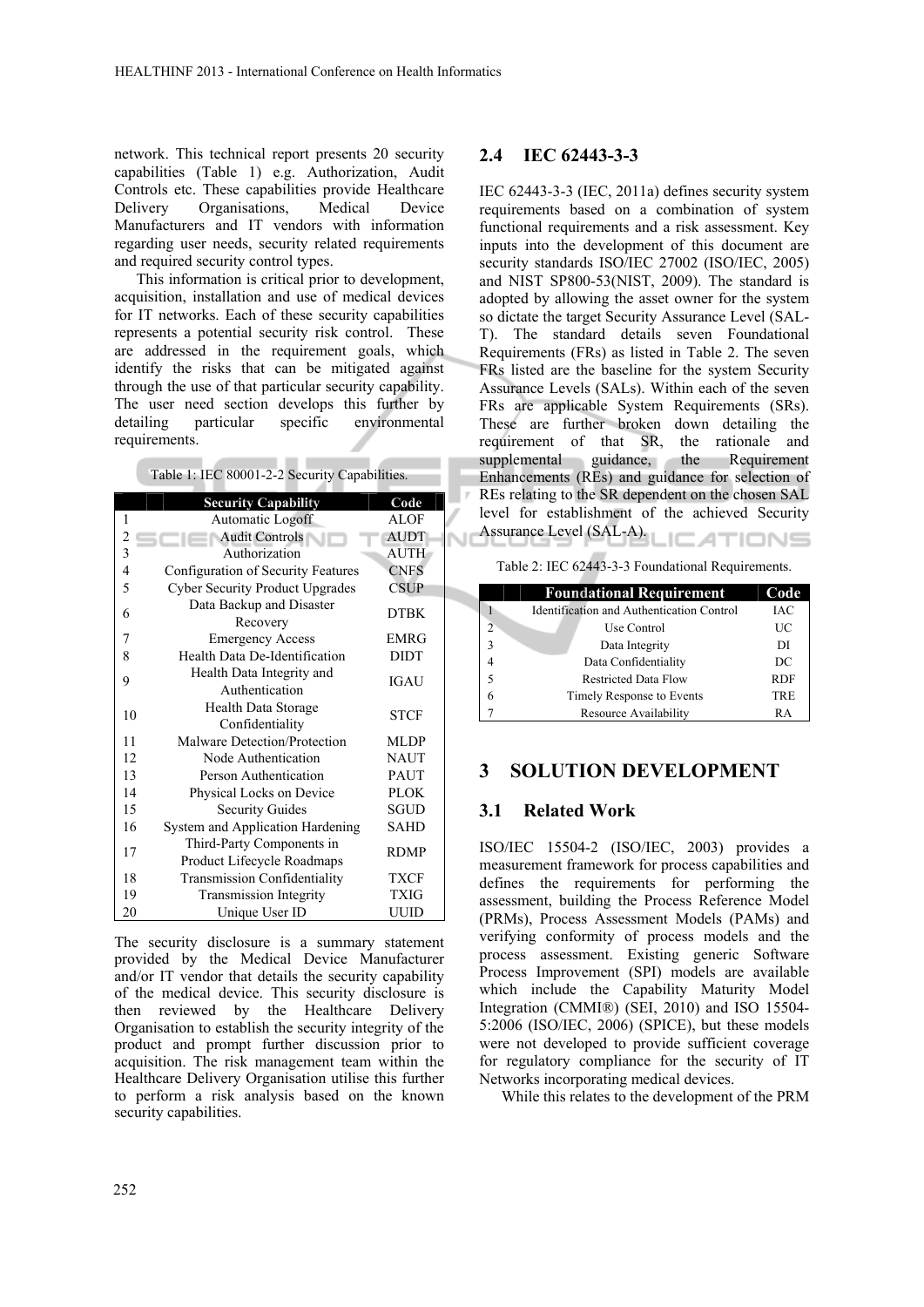and the PAM for establishment of process assurance, it does not specifically address medical device product quality. One difference here is that, in addition to assessing the Medical Device Manufacturers software processes and practices, the key to this research is to also address product capabilities in relation to security of the interoperable medical devices.

To address the requirement for a PAM for assessing the security of IT networks incorporating medical devices, we undertook extensive research in this area assisted by leading members from the international standards IEC SC62A JWG7 working group looking at a medical devices specific SPI model. This work is being developed in collaboration with the SPICE User Group. The approach taken here is in line with the approach taken for both the development of Automotive SPICE (Automotive SIG) a domain specific SPI model for the automotive industry, and Medi SPICE (Fergal McCaffery and Dorling, 2010).

# **3.2 Proposal E AND TECHN**

ISO/IEC 15026-4 (IEC, 2011a) is a process lifecycle standard and provides a solid foundation for the PRM. It details processes for risk management which will be extended to include relevant security standards and requirements such as ISO/IEC 27002, ISO 27799 (ISO, 2008), IEC 62443, IEC 80001-2-2, NIST SP 800-53 and NIST SP 800-23 (NIST, 2009). All security controls and capabilities from these named sources will be crossed referenced and mapped to develop a comprehensive set of security capabilities which will need to be addressed when conducting a risk assessment and establishing relevant risk controls. For example, Automatic Log Off from IEC 80001-2-2 (Table 1) would use the requirements of SR.1.10 Session Lock in IEC 62443-3-3 as they relate to each other. All relevant controls/requirements from guidance docs and security standards included in the research will follow a similar mapping.

The PRM will provide a description of the processes and characterise these in terms of their purpose and outcome. This Process Assessment Model will be developed in compliance with ISO/IEC 15504-2 (ISO/IEC, 2003) which outlines what is required in the Process Assessment Model. This will be developed along with a measurement framework and ISO/TR 24774 (IEC, 2010) will provide the guidelines for process definition.

These steps take care of the processes to be addressed for the development of a product.

Establishing process assurance or maturity has many benefits for both the medical device manufacturers and third party assessors in terms of meeting regulatory compliance and also determination of process quality. However, considering the security risks associated with interoperable medical devices consisting of software, a major objective is to establish a method for the communication of the final product quality in relation to security capabilities between the Medical Device Manufacturer, the IT vendor and the Healthcare Delivery Organisation. Communication of a security assurance level to Healthcare Delivery Organisations will provide a simple and meaningful method for establishing suitability of the device for the users need and its environment. To do this, IEC 62443-3- 3 will be used as a guide for establishing the system security assurance level (SAL) by the Medical Device Manufacturers. The Healthcare Delivery Organisation will determine the appropriate security capabilities from within IEC 80001-2-2, along with any other validated capabilities from other standards. With regards the different types of SAL, the critical property is the achieved SAL (SAL-A) since this is most valuable to the Healthcare Delivery Organisation and FDA when establishing the security capability of the product. A SAL vector will be developed by the Medical Device Manufacturer post product development for the achieved SAL (SAL-A), which will be based on the target SAL (SAL-T) level (0-4) as determined by the Healthcare Delivery Organisation as the start of the acquisition process. The SAL vector that details the assurance level and security capabilities is presented here:

#### $SAL-A = (\{FR, \} \text{ domain}) = \{AC \text{ UC} \text{DI} \text{DC} \text{RDF} \text{TRE} \text{RA}\}\$ SAL-A = ( ${FR,}$  domain) =  ${3 \ 3 \ 3 \ 3 \ 2 \ 1 \ 0}$

For each of the parameters (refer to table 2 for FR descriptions) within the vector, a value of zero to four will be used to represent the SAL level for that particular requirement. Following on from this, the Medical Device Manufacturer will then verify the selected SAL level through the use of the SAL Mapping Matrix as shown in Annex B of IEC 62443-3-3 (IEC, 2011a), which will also be included in the PRM.

To further build upon the communication and disclosure of security capabilities, an assurance case, compliant with IEC/ISO 15026-2 (IEEE, 2011) will be developed by the Medical Device Manufacturer. Delivering the actual product assurance level will be achieved through the utilisation of a tool. This tool will be used for the development of the risk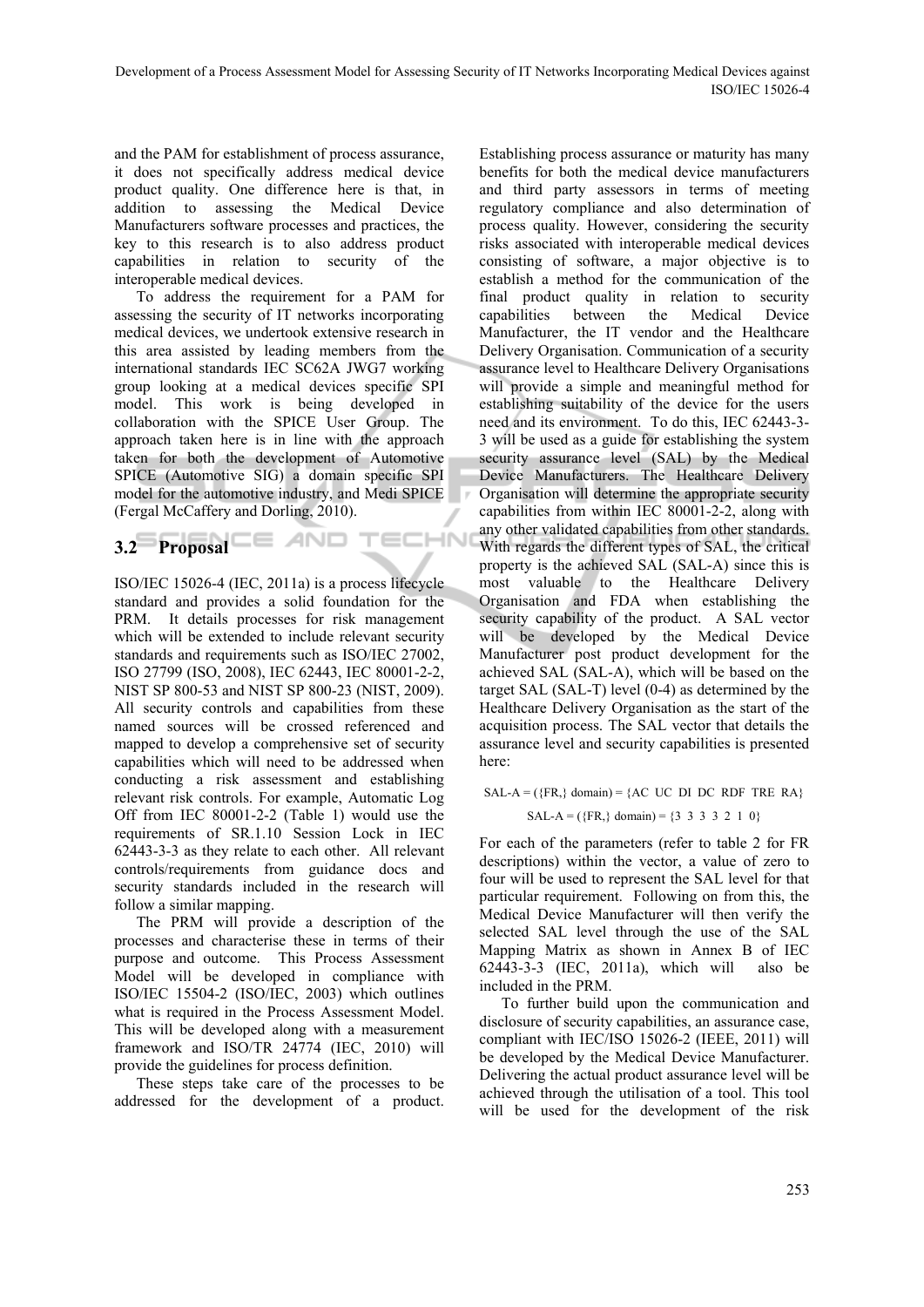assessment and will in turn automatically build the assurance case and outline in detail the evidence gathered to support the achievement of each SAL level.

The outcome of the PRM will be the development and communication of:

1. A process maturity level for the development of the product;

2. A security assurance case detailing in-depth the arguments and evidence supporting the

security/safety claim of the medical device;

3. An achieved security assurance level (SAL-A) for the product.

#### **4 SOLUTION DEVELOPMENT**

It is planned that this model will be trialled in industry for validation purposes. This will be done at manufacturing facilities and Healthcare Delivery Organisations both in Ireland and the U.S. In addition to this, it is intended that the model will also be validated by experts from the International Standards Committee of IEC SC62A.

At present, there is much concern in the area of medical devices particularly related to security

vulnerabilities, threats and risks of devices with communication abilities or those incorporated onto IT networks. Over the past 12 months, this concern has been highlighted through many federal body guidance publications and reports, security researchers' demonstrations, publications and also the development of new standards such as IEC 80001-1(IEC, 2011b).

With the publication of the GAO (Government Accountability Office, 2012) report in August, it is clearly indicated here that future strategies are required in order to sufficiently address medical device security. As medical devices become more advanced with software and complex wireless capabilities, it is feared that security vulnerabilities, threats and related risks will grow with this development. The GAO has recommended that the FDA work on addressing these issues following their assessment of FDA approved implantable defibrillators and insulin pumps.

IEC 80001-2-2 defines the security capabilities that a Medical Device Manufacturer or IT vendor must communicate to the Healthcare Delivery Organisation in order to enhance knowledge of security risks and controls the Healthcare Delivery Organisation IT admin staff should consider. This research sets out to support this from both a process



Figure 1: Research approach.